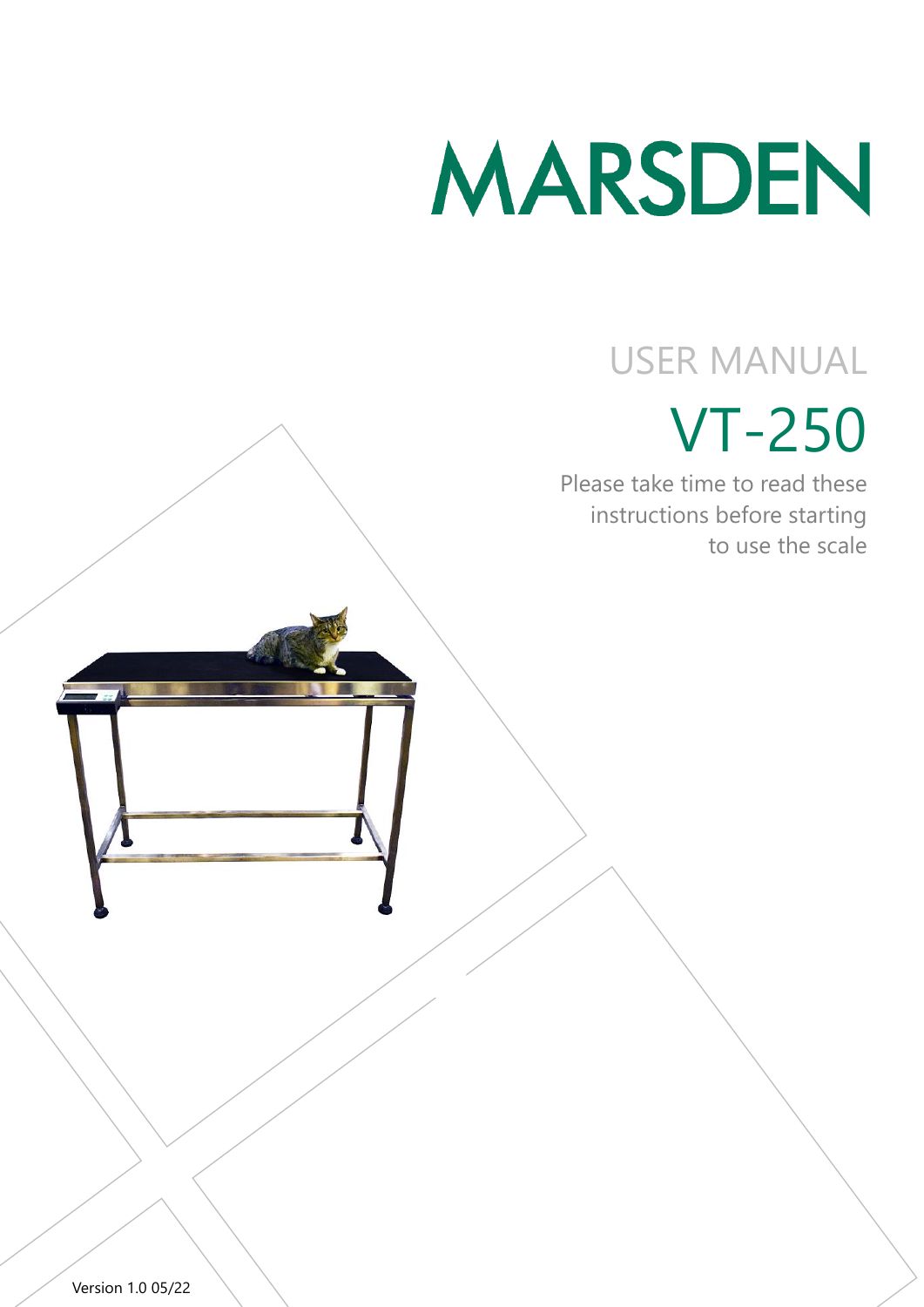# **Contents**

| <b>Product Specification</b> | 3 |
|------------------------------|---|
| Safety Instructions          | 4 |
| Before Using the Scale       | 5 |
| Display & Function Keys      | 5 |
| Operation                    | 6 |
| <b>Error Messages</b>        | 7 |
|                              |   |

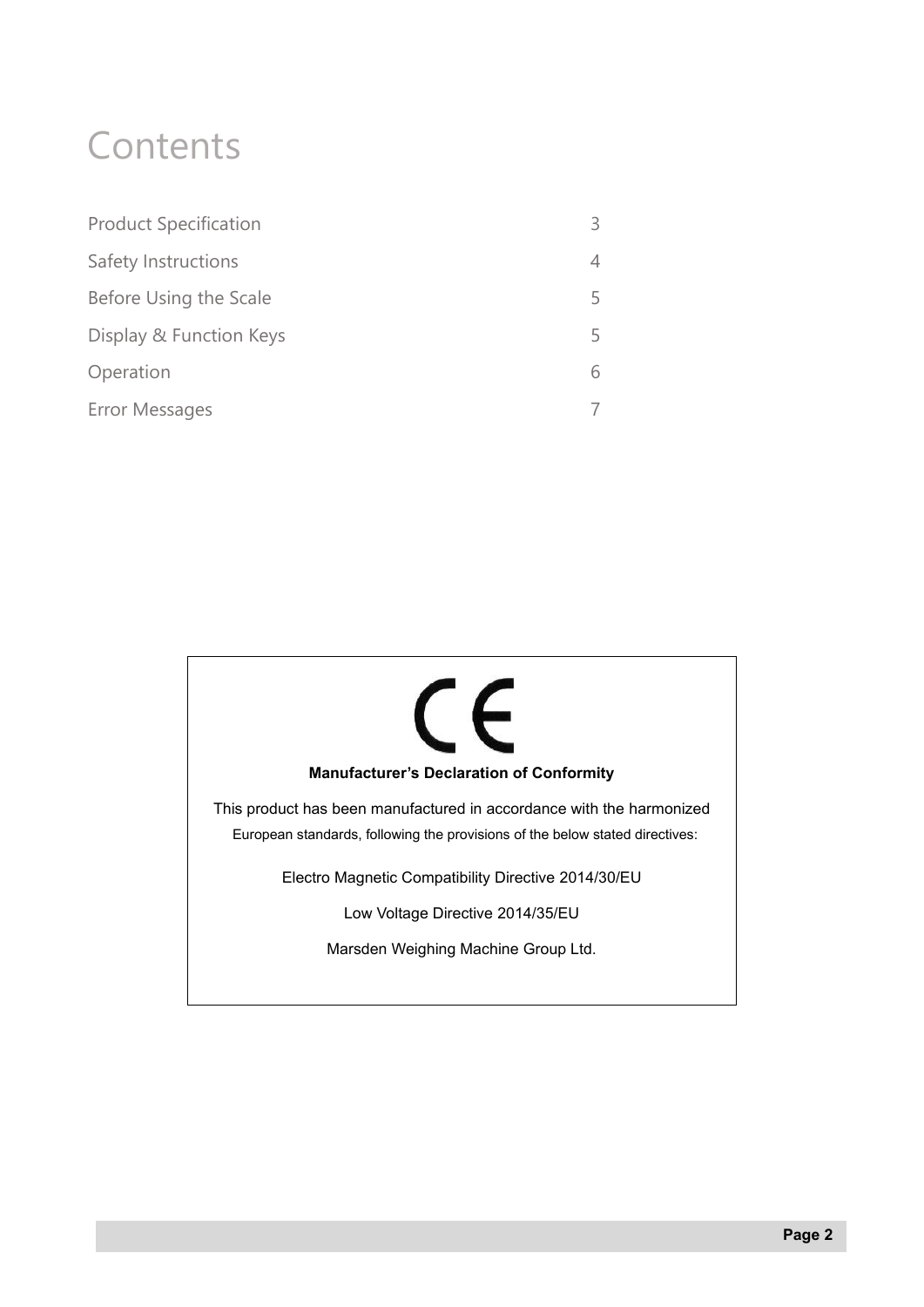## Product Specification

Thank you for purchasing a Marsden professional veterinary scale. This is a precision weighing instrument and considerate use will result in many years of accurate weighing.

The scale has a maximum load capacity of 250kg which must not be exceeded.

| Model                        | Marsden VT-250                                                          |
|------------------------------|-------------------------------------------------------------------------|
| Capacity/Division            | 250kg x 100g                                                            |
| Units of Measure             | Kg/lb                                                                   |
| <b>Function Keys</b>         | ON/OFF, HOLD, UNIT, TARE                                                |
| <b>Display</b>               | Easy to read 2.5cm LCD display with five $\frac{1}{2}$<br>active digits |
| <b>Operating Temperature</b> | 5 to $35^{\circ}$ C                                                     |
| Power Supply                 | 6x AA batteries<br>9v DC adaptor                                        |
| <b>Dimensions</b>            | 1160mm x 550mm x 830mm                                                  |
| Warranty                     | One year                                                                |
| Weight of Scale              | 35kg                                                                    |

Please note: Marsden's policy is one of continuous development and therefore we reserve the right to change product specification without notice.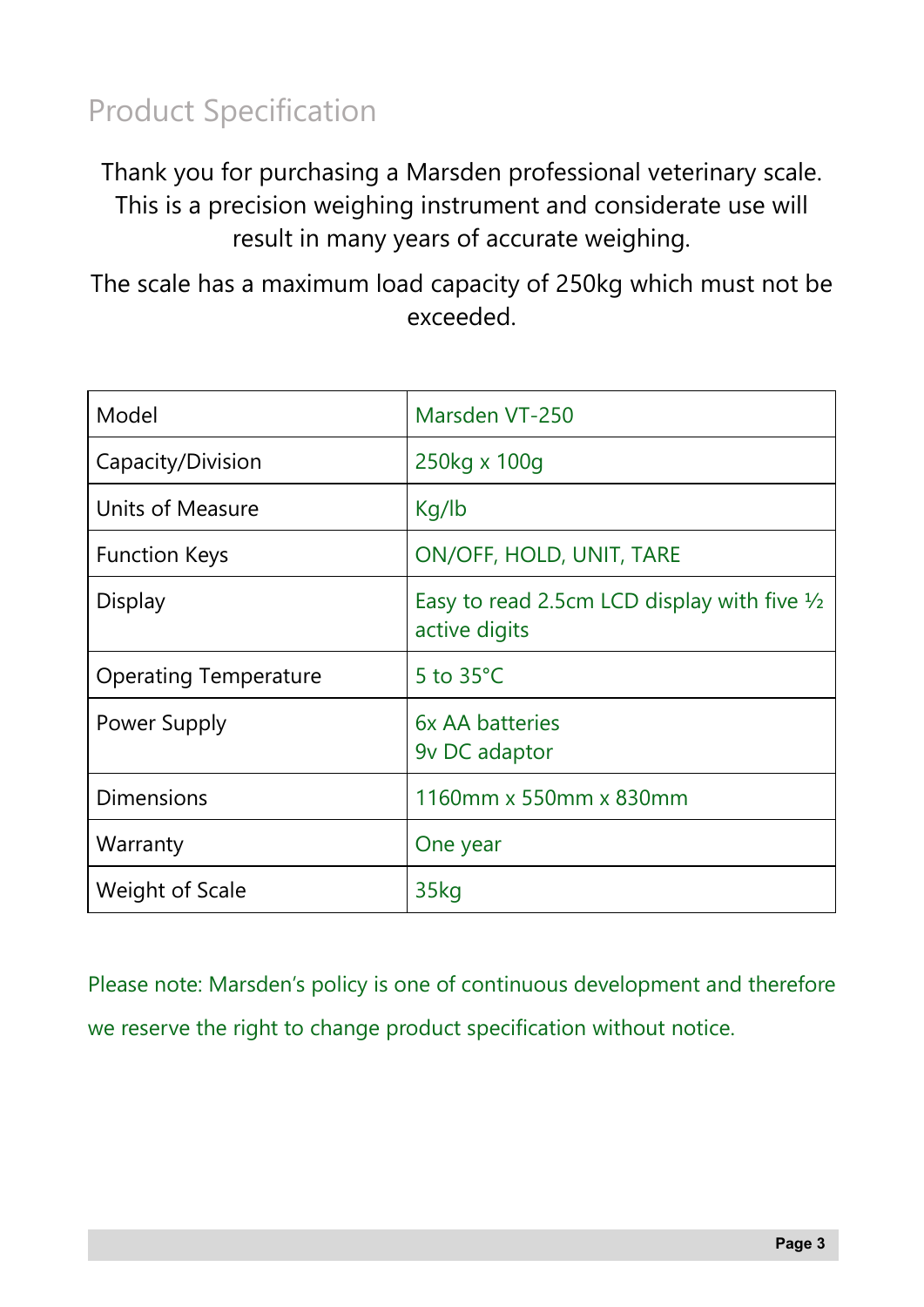# Safety Instructions

Before putting this scale into use, please read with care the information given in this user manual, which contains important instructions for proper installation, use and maintenance of the device.

Marsden/the manufacturer shall not be liable for damages arising from failure to heed the following instructions:

- When using electrical components under increased safety requirements, always comply with appropriate regulations.
- Inappropriate installation/use will render the warranty null and void.
- Ensure the voltage marked on the power supply unit matches your mains supply.
- This product is not waterproof. We do not recommend using the scale in humid, damp or wet environments.
- Observe the permissible ambient temperatures for use.
- The device meets the requirements for electromagnetic capability. Do not exceed the maximum values specified in the applicable standards.

If you have any problems, contact Marsden/your local dealer/your service partner.

#### Cleaning

- Please do not use corrosive liquids or large amounts of water to clean the scale. We recommend using alcohol-based wipes or similar.
- Always disconnect the scale from the mains power supply before cleaning.
- $\triangle$  Never disassemble the scale as this may cause malfunction.

#### Maintenance

- The scale does not require any routine maintenance. However, we recommend checking the scale's accuracy at regular intervals. If any inaccuracies occur, please contact your local dealer or service partner.
- You can book an accuracy check with the Marsden Service team on 01709 364296.

#### Disposing of the Scale

• This product should not be treated as regular household waste, but should be handed in to an electrical/electronic equipment recycling centre.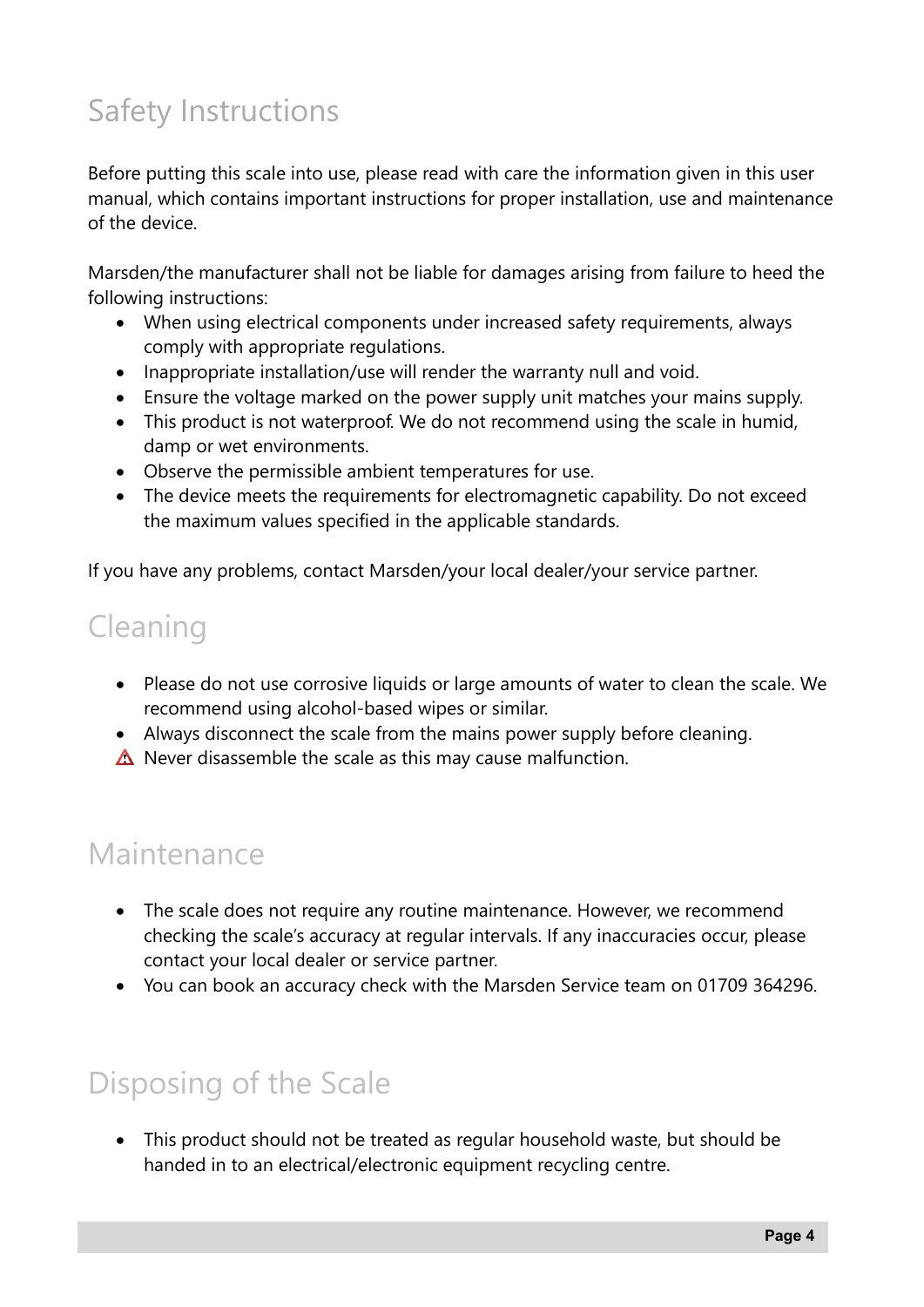## Before using the Scale

- All Marsden VT-250 scales come complete with a stainless steel base and indicator. There are four easy to use function keys: UNIT, ON/OFF, HOLD, TARE.
- The scale can be used in a fixed location or as a portable scale, powered by either the DC adaptor or with 6x 1.5 v AA batteries.
- If you require any assistance with using the VT-250, call the Marsden team on 01709 364296, quoting model number VT-250 and the serial number, which can typically be found on the underside of the scale.
- Before use, ensure the scale is on a flat surface. An un-level surface for weighing could result in inaccurate readings.

| <b>IN MARSDEN</b> | Capacity 250kg x 0.1kg                                                 |
|-------------------|------------------------------------------------------------------------|
| <b>HOLD</b>       | $\mathsf{lb}$ (<br>kg(<br>ON<br>HOLD UNIT<br><b>TARE</b><br><b>OFF</b> |
|                   | $V-250$                                                                |

#### Display & Function Keys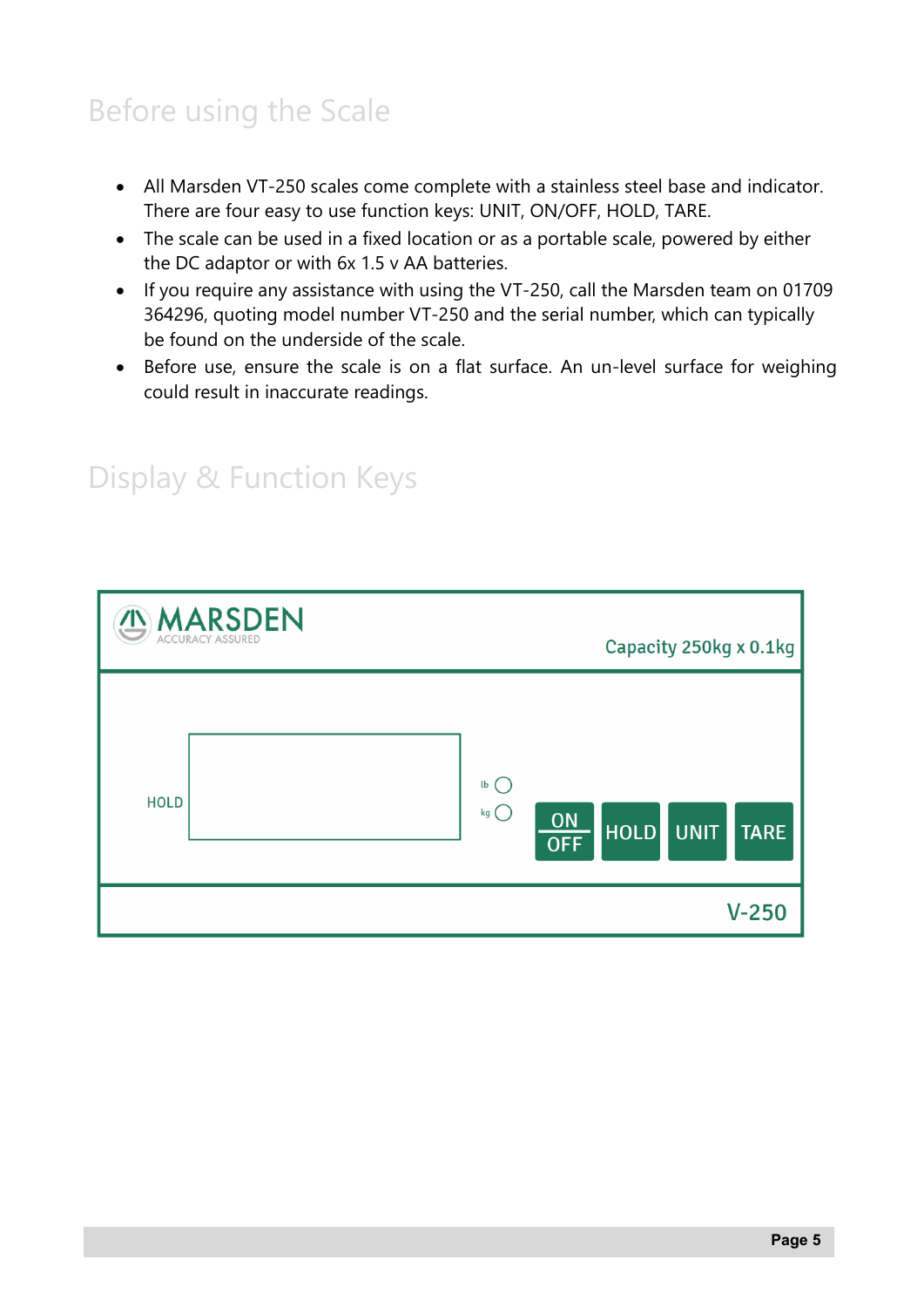#### **Operation**

#### Switching the Scale on/off

- To switch the VT-250 on, press **ON/OFF**.
- Once the scale shows a line of zeros, it is ready to use.
- To switch the VT-250 off, with the scale switched on press **ON/OFF**.

#### Using the Hold function

- The Hold function allows you obtain an accurate weight reading, even if the animal is moving on the scale.
- To use, place the animal on the scale and press **HOLD**.
- The arrow at the bottom left of the display will flash briefly and then remain on the screen, indicating that an accurate weight is being held on the screen.
- To disable the Hold function once you have finished weighing, press **HOLD**.

#### Using the Tare function

- The Tare function allows you to remove unwanted weight from the display, such as a towel or blanket.
- With the scale switched on, place the item you wish to tare off onto the platform.
- Press **TARE**. The display will show zero, and when you remove the item, a minus reading.
- When you place an animal to the scale the weight reading will show the weight of the album, minus the weight of the item you removed using Tare.
- To cancel the saved tare weight, press **TARE**.

#### Switching between kg and lb

• At any time, with the scale switched on press **UNIT** to toggle between kg and lb readings. The unit of measurement will be indicated on the display.

#### Changing the auto off function

- When the scale display shows 0.0kg, hold **TARE** until Unit is displayed.
- Press **TARE** until the display shows A Off. Press **UNIT** and 300 will show.
- Press **TARE** again and the display will show Off. Press **UNIT** and A Off will be displayed.
- To end the process, press **TARE** followed by **UNIT**.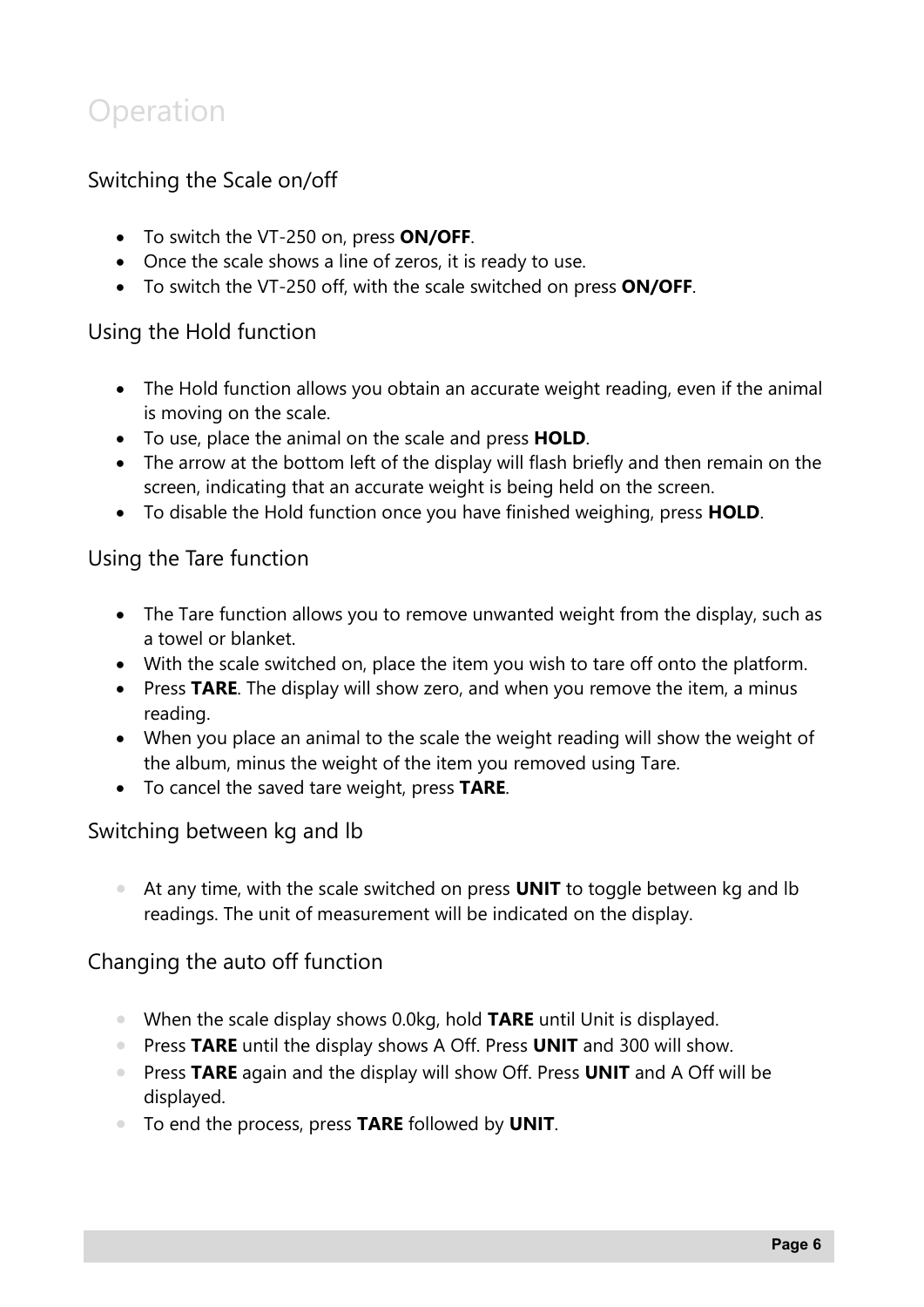# Error Messages

| <b>Display</b> | Problem           | <b>Solution</b>                                                                                                                                              |
|----------------|-------------------|--------------------------------------------------------------------------------------------------------------------------------------------------------------|
|                | Low battery       | Replace the 6x AA batteries<br>or connect the DC adaptor                                                                                                     |
| Err            | Over Zero         | If zero count is higher than<br>the setting range, the<br>display will show this<br>message.                                                                 |
| Eril           | <b>Under Zero</b> | If zero count is below the<br>setting range, the display<br>will show this message.                                                                          |
| Fr             | Overload          | If the total load exceeds<br>250kg, the display will show<br>this message. The weight<br>must be removed<br>immediately from the scale<br>to prevent damage. |